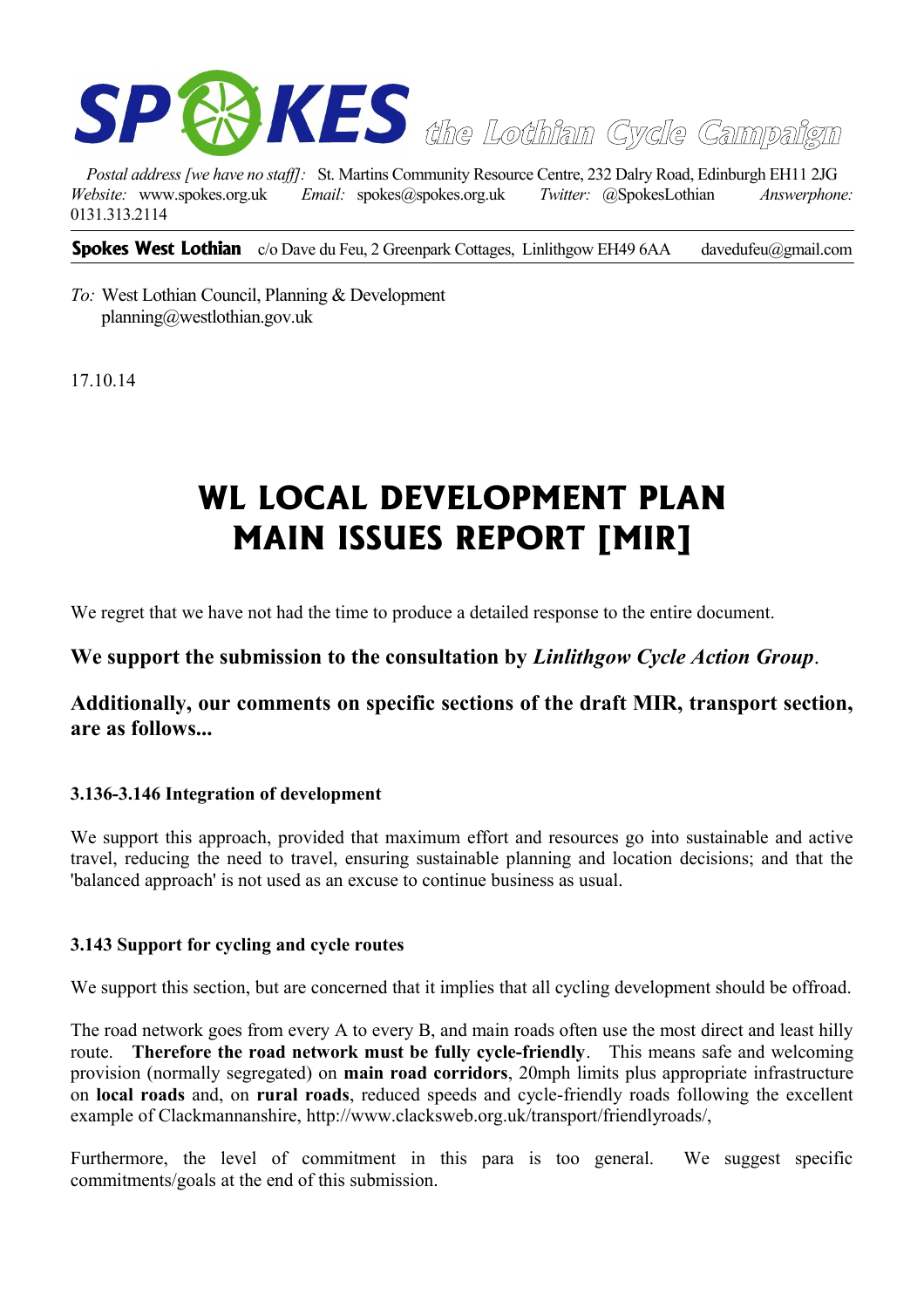## **3.144 Car parking relating to public transport**

There is a temptation to aim for maximum free car parking at every rail station, regardless of any form of demand management. Instead, the approach should be to use forms of **demand management** such that people living near stations are encouraged to walk and cycle to the station, leaving car spaces for those who genuinely need them. A prime example is Linlithgow which has a small station car park. Much of this car park fills early with all-day commuters, many of whom may well live fairly close by. There should be charges for this car park, possibly with a free initial 20 minutes to allow drop-off and collection, and with a very hefty fee if a car stays all day. Several station car parks in other authorities do charge – for example Dunbar and Falkirk. Why is West Lothian behind on demand management?

Obviously 'carrots' to improve walking/ cycling/ bus to stations are vital, but positive demand management to reduce car pressures are equally vital.

#### **3.148-3.149 Pressures on town centres**

We are very concerned that the solutions listed to town centre congestion, and other 'network bottlenecks' again do not include demand management, such as effectively implemented car parking restrictions.

For example, **town centre onstreet car parking** is often permitted to an excessive extent, ruining the pedestrian environment and increasing actual and perceived danger for people wishing to use a bike, thus seriously deterring potential cycle use. **Linlithgow High Street** is a prime example - conditions here could be greatly improved by the onstreet car parking being reduced and properly managed. Onstreet spaces should be effectively enforced as short-term parking, to allow customer turnover at local shops. Local surveys show that many High Street car spaces currently are occupied for extended periods – this is an absolutely shocking *misuse of prime town centre space* and should be a top priority for action.

## **3.154-3.155 High Speed Rail**

The MIR just states the position on Edinburgh-Glasgow HST without taking a view on it. **We urge the Council actively to oppose this proposal**. There is a huge opportunity cost loss here – vast sums, *literally £bn's*, will be spent which would be far better allocated to local rail services. Secondly, there are already 4 lines between Edinburgh and Glasgow. Thirdly, the HST line would bring no benefit at all to West Lothian, but instead would result in further Edinburgh/Glasgow economic development at the expense of intermediate areas such as West Lothian.

Finally, although rail in general is a sustainable form of transport, HST is much less so and any such claims should be challenged.

#### **3.156-3.159 Walking and Cycling**

We do not object to these paras, but their order is wrong and they are insufficiently powerful.

In particular we re-emphasise the point made in 3.143 above about the importance of *making the road network cycle-friendly*, and the comments there on how this should be done in relation to **main roads**, **local roads** and **rural roads**. Therefore, the first para here, i.e. 3.156, should cover this issue, with the para on core paths etc appearing later. **This is a fundamental issue**.